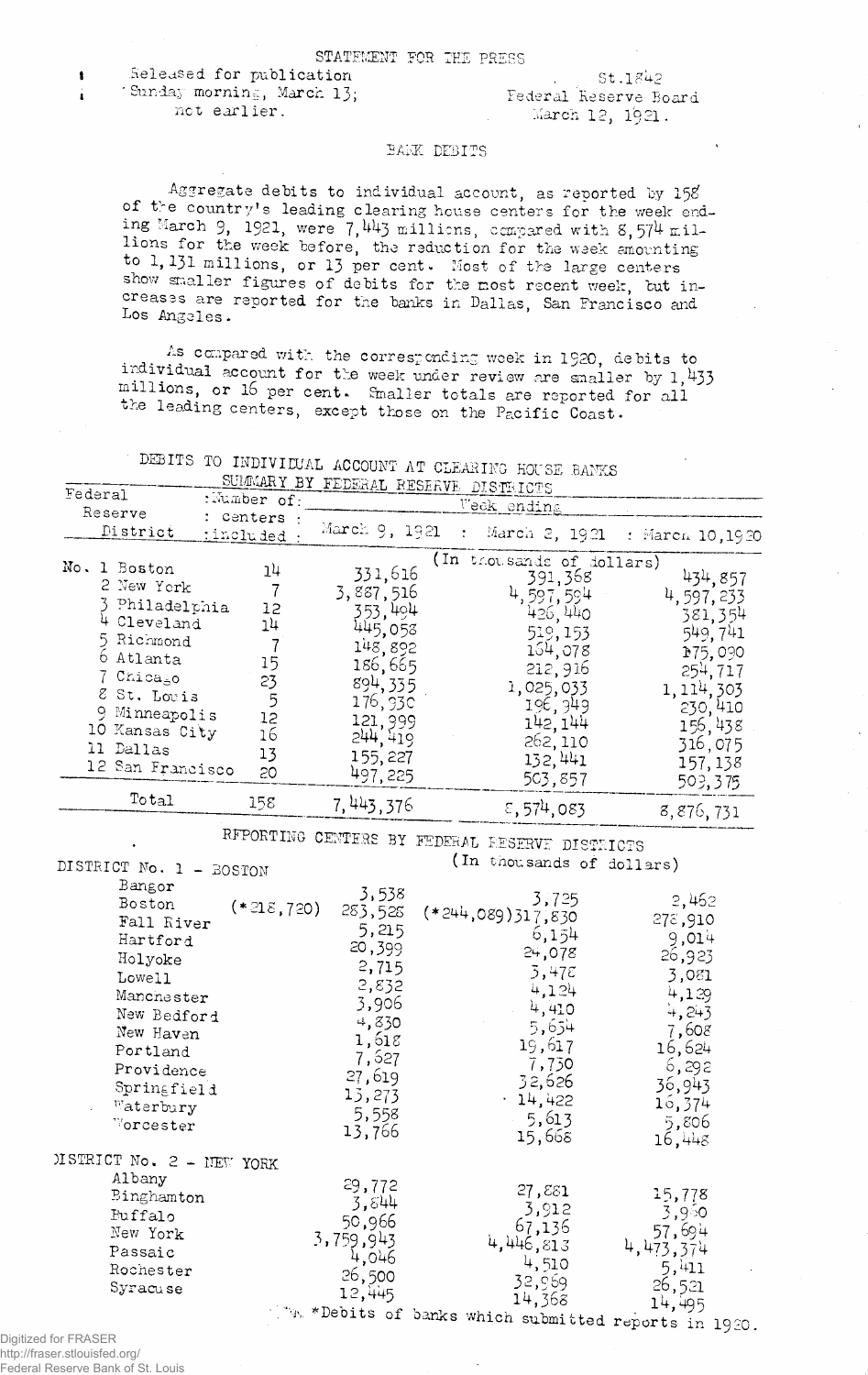DEBITS TO INDIVIDUAL ACCOUNT AT CLEARING HOUSE PANKS St.1842a Week ending<br>March 9,1921 : March 2, 1921 : March 10, 1920 (In thousands of dollars) DISTRICT No. 3 - PHILADELPHIA  $2,840$ Altoona 3,125 3,551  $4,559$ 4,736 Chester  $4,424$ Earrisourg 6,103 7,150 1,722 4,985  $5,847$ 3,309 Johnstown  $4,824$ 4,907 5,035 Lancaster 314,912 Philadelphia 281,081 348,095  $\begin{array}{c} 5,881 \\ 16,194 \end{array}$ Reading  $6,281$  $14,300.$ Scranton 15,113 Trenton  $10,500$ 11,578 11,367  $8,294$  $8, 275$ <br>4, 454  $7,545$ Wilkes-Barre 2,765  $4,191$ Williamsport  $8,386$ 7,476 Wilmington 8,516  $3,663$ York 3,497 3,939 DISTRICT No.  $4$  - CLEVELAND Akron 12,487 14,040 - 26,351 Cincinnati  $63,769$ 58,890 58,675  $C1$ cveland  $113,16\tilde{c}$  $129,013$ 144,981  $27,358$ Columbus 26,485 28 , 606 Day ton  $1\frac{3}{2},\frac{1}{2}75$ 13,427 -12,462  $5,063$ <br>5,063<br>7,173<br>3,284<br>3,284<br>196,478 6,806 Erie 6,120 Greensburg 3,930 4,145 Lexington  $12,684$ 6,201 Oil City 2,486  $\frac{2,673}{196,018}$ Pittsburgh  $$57,977$ Springfield 4,844 4,649 3,702 Toledo  $21,840$ 25,063 30,697 Wheeling 9,109 7,908 8,064 13,131 Youngstown 9,510 14,892 DISTRICT No. 5 - RICHMOND Baltimore 88,959<br>4,906 96,260  $100,436$ Charleston 6,789 9,690  $5,550$ Charlotte 5,600 9,825  $4,511$ Columbia 5,302 -8,246  $3,501$ Greenville  $3,014.$  $\sim$  $Euntington$  $\frac{5,394}{14,554}$ 5,655 Norfolk 14,679  $20,777$ Raleigh<br>Richmond 4,600 3,900 ંમ, 600 25,812  $27,372$  $25,592$ Washington 33,255 36,868  $\overline{\mathbf{r}}$ Wilmington 5,300  $4,961$ ISTRICT No. 6 - ATLANTA Atlanta 23,678 25,661  $31,437$ Augusta  $5,113$ 5,825 12,103 17,750 Birmingham 15,912 15,436 Chattanooga 11,107  $9,742$ 13,048 Jacksonville 12,814 11,352  $13,604$ 5,350 Knoxville  $6,529$ 6,438 3,774<br>6,410 Macon Macon<br>Mobile 4,163 7,856 8,224 9,722 Montgomery  $-3,315$ 3,395  $5,414$ Nashville  $24,043$  $21,342$  $25,614$ New Orleans 58,780  $7^{14}$ , 519  $$5,272$ 1,385 Pensacola  $2,251$  $2,251$ Savannah  $9,730$ 10,806 19,101  $6,182$ <br>1,383 6,440 Tampa 6,709

1,510

1,777

ورياضه التهضير الواريساء

 $\sim 100$  km s  $^{-1}$ 

 $\frac{1}{2}$  ,  $\frac{1}{2}$  ,  $\frac{1}{2}$ 

 $\mathcal{A}^{\mathcal{A}}$  , where  $\mathcal{A}^{\mathcal{A}}$  are  $\mathcal{A}^{\mathcal{A}}$  , and  $\mathcal{A}^{\mathcal{A}}$ 

Vicksburg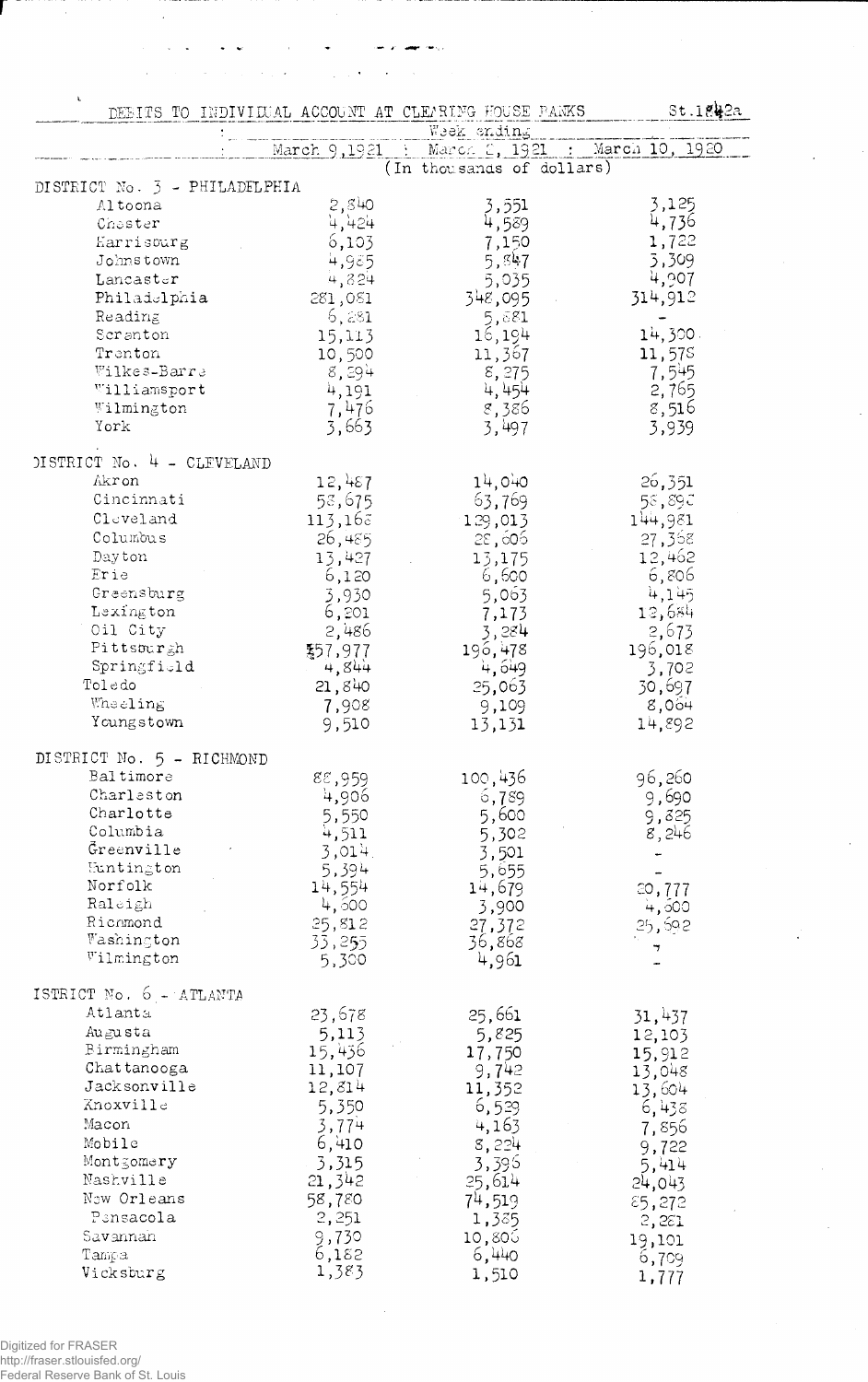|                                 |                                                | DEBITS TO INDIVIDEAL ACCOUNT AT CLEARING HOUSE BANKS | \$t.1842b        |
|---------------------------------|------------------------------------------------|------------------------------------------------------|------------------|
|                                 | March 9, 1921                                  | Week ending                                          |                  |
|                                 |                                                | March 2, 1921<br>(In thousands of dollars)           | March 10, 1920   |
| <b>NISTRICT No. 7 - CHICAGO</b> |                                                |                                                      |                  |
| Bay City                        | 2,315                                          | 2,597                                                | 3,414            |
| Bloomington                     | 3,193                                          | 4,475                                                | 5,080            |
| Cedar Rapids                    | 15,523                                         | 13,589                                               | 12,753           |
| Chicago                         | 566,583                                        | 662,912                                              | 663,009          |
| Davenport                       | 8,737                                          | 10,651                                               | 10,252           |
| Decatur                         | 3,359                                          | 3,392                                                | 4,907            |
| Des Moines                      | 27,043                                         | 20,299                                               | 58,014           |
| Detroit                         | 94,865                                         | 119,045                                              |                  |
| Dubuque                         | 3,463                                          | 3,697                                                | 138,918<br>5,227 |
| Flint                           | 3,728                                          | 4,714                                                |                  |
| Ft. Wayne                       | 7,953                                          | 7,966                                                | 9,000<br>8,281   |
| Grand Rapids                    | 17,276                                         | 17,651                                               | 19,111           |
| Indianapolis                    | 31,731                                         | 39,035                                               | 38,112           |
| Jackson                         | 3,086                                          | 3,914                                                | 4,568            |
| Kalamazoo                       | 3,918                                          | 4,601                                                | 4,454            |
| Lansing                         | 4,993                                          | 4,917                                                | 6,444            |
| Milwaukee                       | 51,675                                         | 56,218                                               | 67,800           |
| Moline                          | 2,056                                          | 3,150                                                |                  |
| Peoria                          | 9,399                                          | 10,108                                               | 11,095           |
| Rockford                        | 5,303                                          | 5,750                                                | 6,842            |
| Sioux City                      | 15,055                                         | 14,170                                               |                  |
| South Bend                      | 5,066                                          | 5,895                                                | 18,944           |
| Springfield, Ill.               | 6,469                                          | 6,635                                                | 5,173            |
| Waterloo                        | 3,602                                          | 2,802                                                | 5,836<br>7,069   |
|                                 |                                                |                                                      |                  |
| DISTRICT No. 8 - ST. LOUIS      |                                                |                                                      |                  |
| East St. Louis                  | 9,005                                          | 9,155                                                |                  |
| Evansville                      | 3,884                                          | 5,572                                                | 5,906            |
| Little Rock                     | 9,151                                          | 9,846                                                | 9,973            |
| Louisville                      | $(*22,804)29,570$                              | $(*25,829)$<br>33,840                                | 35,415           |
| Memphis                         | 22,962                                         | 23,092                                               | 36,424           |
| Quincy                          | 3,231                                          | 3,206                                                |                  |
|                                 | St. Louis (*118,129)132,056 (*132,610) 146,193 |                                                      | 142,692          |
| Springfield, Mo.                | 2,888                                          | 2,758                                                |                  |
|                                 |                                                |                                                      |                  |
| DISTRICT No. 9 - MINNEAPOLIS    |                                                |                                                      |                  |
|                                 |                                                |                                                      |                  |
| Aberdeen                        | 1,276                                          | 1,685                                                | 1,774            |
| Billings                        | 1,841                                          | 1,644                                                | 2,437            |
| <b>Duluth</b>                   | 12,942                                         | 16,991                                               | 14,429           |
| Fargo                           | 2,577                                          | 2,806                                                | 3,366            |
| Grand Forks                     | 1,180                                          | 1,240                                                | 2,230            |
| Great Falls                     | 1,674                                          | 1,634                                                | 2,406            |
| Helena                          | 3,022                                          | 2,515                                                | 3,352            |
| Minneapolis                     | 63,000                                         | 73,222                                               | 75,879           |
| St. Paul                        | 26,242                                         | 32,612                                               | 38,088           |
| Sioux Falls                     | 5,000                                          | 4,800                                                | 9,450            |
| Superior                        | 2, 213                                         | 1,944                                                | 1,856            |
| <i>Winona</i>                   | 1,032                                          | 1,051                                                | 1,181            |
|                                 |                                                |                                                      |                  |
| DISTRICT No. 10 - KANSAS CITY   |                                                |                                                      |                  |
| Atchison                        | 1,500                                          | 1,400                                                | 547              |
| Bartlesville                    | 2,218                                          | 3,530                                                | 3,044            |
| Cheyenne                        | 2,073                                          | 2,482                                                | 1,888            |
| Colorado Springs<br>Denver      | 2,681                                          | 2,796                                                | 3,445            |
|                                 | 32,771                                         | 38,599                                               | 43,597           |
| Joplin                          | 2,274                                          | 2,286                                                | 3,374            |
| Kansas City, Kans.              | 3,777                                          | 3,666                                                | $-4,546$         |
| Kansas City, Mo.                | 58,754                                         | 74, 204                                              | 88,669           |
| Muskogee                        | 5,176                                          | 6,742                                                | 5,876            |
| Oklahoma City                   | 26,664                                         | 20,888                                               | 21,398           |
| Omaha                           | 48,438                                         | 44,750                                               | 66,206           |
| Fueblo                          | 3,969                                          | 3,743                                                | 4,256            |
| St. Joseph                      | 18,634                                         | 16,885                                               | 20,838           |
| Topeka                          | $4,598$ .                                      | 3,575                                                | 6,815            |
| Tulsa<br>Wichita                | 20,923<br>9,969                                | 25,314<br>11,250                                     | 27,343<br>14,233 |

http://fraser.stlouisfed.org/ Federal Reserve Bank of St. Louis